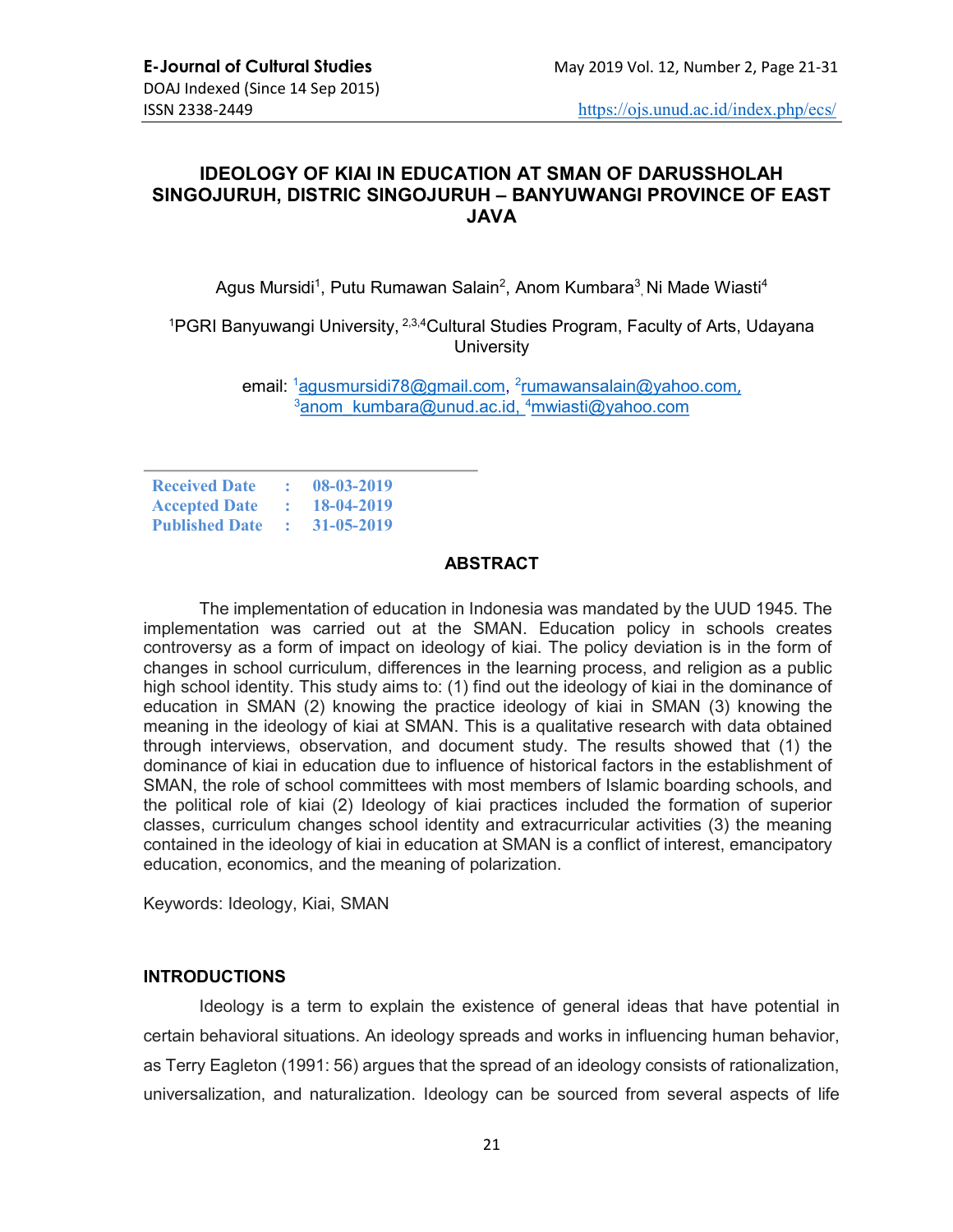including religion, customs, or culture which generally includes politics, economics, and social. This includes aspects of culture, there are discussions about education. Furthermore, individual knowledge and experience about various aspects of life are internalized so as to produce ideology (Tilaar, 2009: 168). Ideology in the field of religion is in the kiai, who are politically kiai having power and strength. The ideological strength of the kiai can influence the process of policy making in formal education.

Organizing Education in Indonesia is inseparable from policies made by the government. The government's role in education is proven by the existence of UUD 1945 on 31 paragraph (1) which reads: "Every citizen has the right to receive teaching; paragraph (2) The Government undertakes and organizes a national teaching system regulated by law. The government also regulates education policies in Indonesia under the UU Republic of IndonesiaNo. 20 of 2003 concerning the National Education System. The UU Sikdiknas regulates the terms of decentralization or regional autonomy. Strengthened by UU No. 22 of 1999 is that the regions have an obligation to handle education whose signs have been described in PP No. 25 of 2000 concerning the Authority of the Government and Provincial Authority as an Autonomous Region. Changes in the education system carried out by the government are inseparable from improving the quality of education in Indonesia. Aly (2011: 77) explained the Regional Autonomy Law and government policies on improving the quality of education.

Improving the quality of education with character in accordance with UU No. 20 of 2003 was also implemented in Regency of Banyuwangi in the government of Samsul Hadi in the period 2001-2005. This can be seen with the establishment of public public schools located in Islamic boarding schools. The establishment of public schools is supported through Perbup No. 38 of 2013 concerning the Implementation of Education in Education Units in Lead of Islamic Boarding Schools in Regency of Banyuwangi. This regulation is an opportunity for public schools that can collaborate with Islamic boarding schools such as the establishment of SMAN Darussholah singojuruh. One of them is the ease and increasing number of santri, the existence of a budget for Islamic boarding schools from East Java Province in the form of regional School Operational Assistance (BOSDA), improvements to the infrastructure of Islamic boarding schools more quickly, and the establishment of memoranda of understanding.

Memorandum of undestanding between the SMAN darussholah Singojuruh and the Pondok Pesantren Darussholah Singojuruh as a form of the ideology of the kiai who entered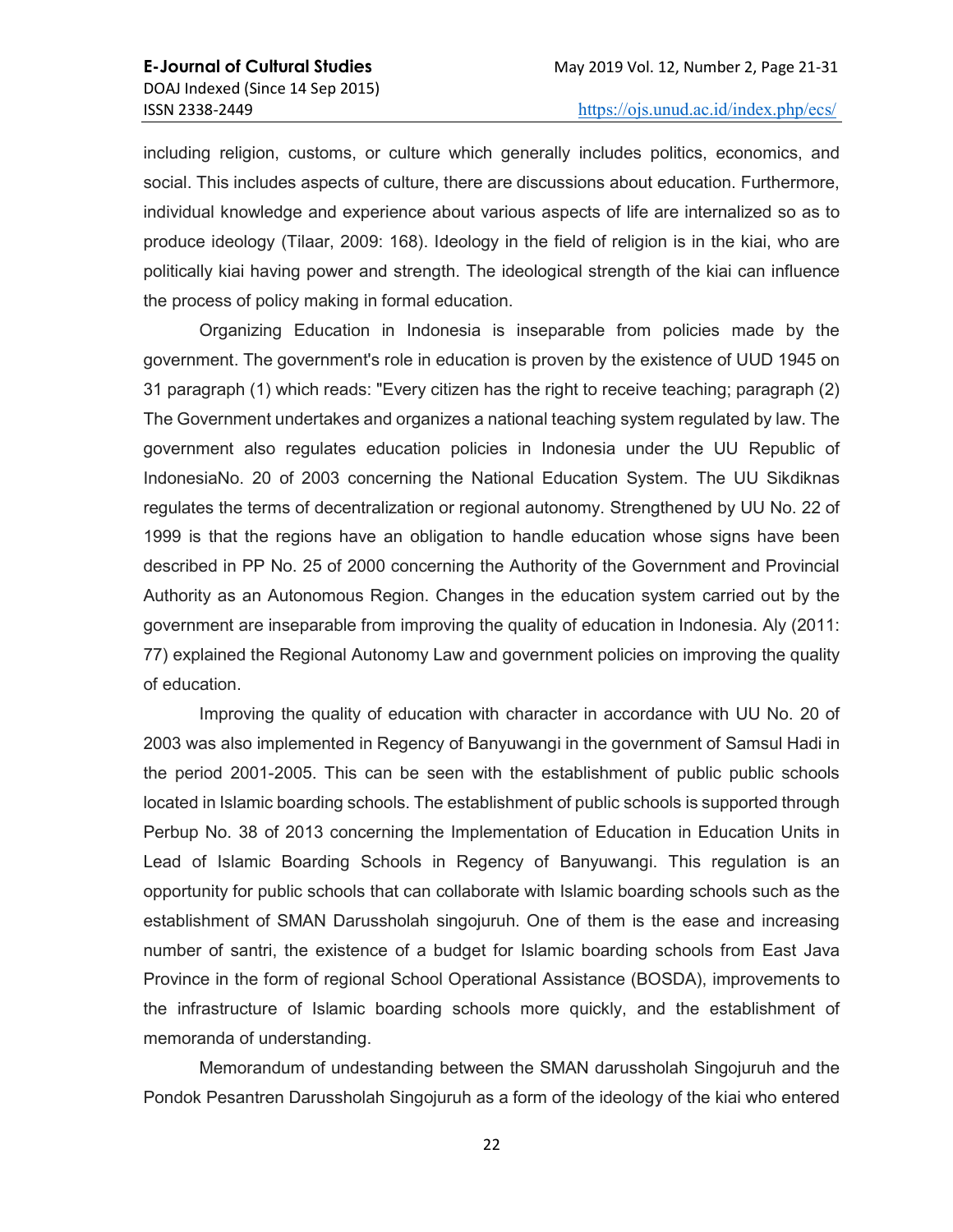the field of education. Through the memorandum of understanding a brilliant class (KeCe) was formed. KeCe is a class where students are required to stay *mondok* and get more religius lessons from regular students. Not getting there, the ideology of the kiai indirectly affected the principal with school policies. The policy is a change in school curriculum. The power of kiai in education at the SMAN Darussholah Singojuruh was strengthened when the process of recruiting non-permanent employees and teachers was carried out, where some were people who had kinship relations and people close to kiai (Mursidi, 2015: 29).

The condition of the SMAN Darussholah Singojuruh raises assumptions that can be seen through conflict theory perspectives, namely: first, with the inclusion of the kiai's ideology in public schools it can lead to conflict with teachers on the commitment of school education. Second, there is emotional exhaustion in the teacher because of two different ideologies in the school. Third, there is an indirect influence on role conflict with the implementation of fake education implementation programs. This issue concerns the lack of authority of school principals in developing management of education in schools, including the limited space of movement in utilizing educational resources allocated to schools (Brotosedjati, 2002: 6).

The idea of establishing a school in an Islamic boarding school environment needs to be dismantled and rebuilt to obtain the expected education system. Derrida argues that deconstruction is a way to identify kotradiction and even incontradictions in the text in order to gain a higher awareness of a meaning (Burhanudin 2015: 703). Various problems that occur as a form of power kiai to make a social change. ) No one can fight his power and authority. Kiai does not dampen the consequences of the changes that have taken place, but instead pioneers social change in its own way (Soebahar, 2013: 11). Referring to this, this study aims to (1) Know the existence of kiai ideology that dominates the administration of education in SMAN Darussholah Singojuruh Regency of Banyuwangi; (2) Knowing the existence of the ideological practices of kiai SMAN Darussholah Singojuruh Regency of Banyuwangi; and (3) Knowing the meaning contained in the ideology of scholars in SMAN Darussholah Singojuruh Regency of Banyuwangi.

#### RESEARCH METHOD

This research is qualitative research with the paradigm of cultural studies. The location of the study was conducted at SMAN darussholah Singojuruh, Subdistrict of Singojuruh, Regency of Banyuwangi, Province of East Java. The research data sources include documents, research results, mass media, principals of school, vice principals of school,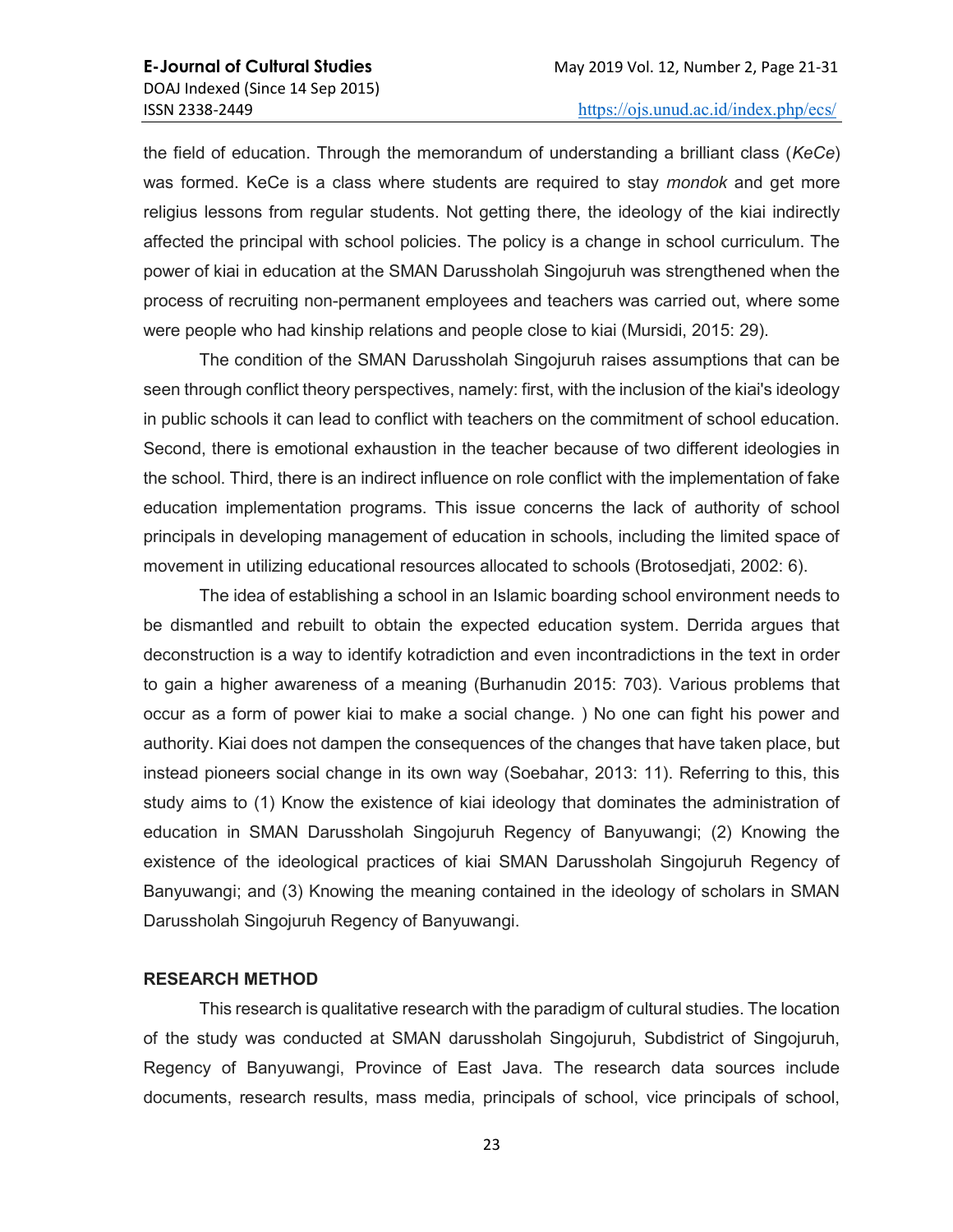teachers, scholars, representatives of Islamic boarding schools, regular students and KeCe, and alumni. Data obtained through interviews, observation, and document study. Data is collected through observation, interviews, and documentary studies. Data were analyzed through data reduction, data presentation, and conclusion (Miles and Huberman, 1992: 592).

#### **DISCCUSSION**

#### Factors in the ideology of kiai in SMAN Darussholah Singojuruh

The inclusion ideology of kiai in SMAN Darussholah Singojuruh as a form of reflection of relations between SMAN Darussholah Singojuruh and Pondok Pesantren Darussholah Singojuruh in the form of educational standardization. The ideology of the kiai created is "Given" (given and received) through a long process. In addition, the ideology of the kiai is inseparable from the game of power. The power game that took place as a determinant of the continuity of relations between the SMAN Darussholah Singojuruh and Pondok Pesantren Darussholah Singojuruh. Both have different ceilings and systems in all respects, but can and can work together in collaborative educational social activities. In fact, it is not necessarily the two systems that have the same attitude and respect each other's opinions. This is based on the view of Foucault (Bertens, 2013: 310-316) that power is everywhere so that wherever relations or social relations there will always be efforts to master or dominate each other.

The power of kiai or hegemony arises from the history of the founding of the SMAN Darussholah Singojuruh where the clerics meet the school establishment committee so that it can be built in a boarding school. The establishment included the surrender of land claimed by the clerics to belong to the community. Through the political power possessed by the kiai, it gave an influence on the establishment of senior high school. Not getting there, the cleric also included his ideology through the name of the school that was in accordance with the name of his Islamic boarding school.

To perpetuate the ideology of the kiai through the power and politics that it has, the majority of the school committee members are boarding schools and the education and education personnel are still bound by the kiai family. The school policy made by the principal is also inseparable from the clerics. This is because it is related to the memorandum of understanding made by both parties. The memorandum of understanding forms a brilliant class (KeCe) with the aim of forming students with critical, religious and resilient characters. However, KeCe is not a student with a high IQ but a student with the ability to stay and study extra religion. The formation of the class is the policy of the principal by reason of being a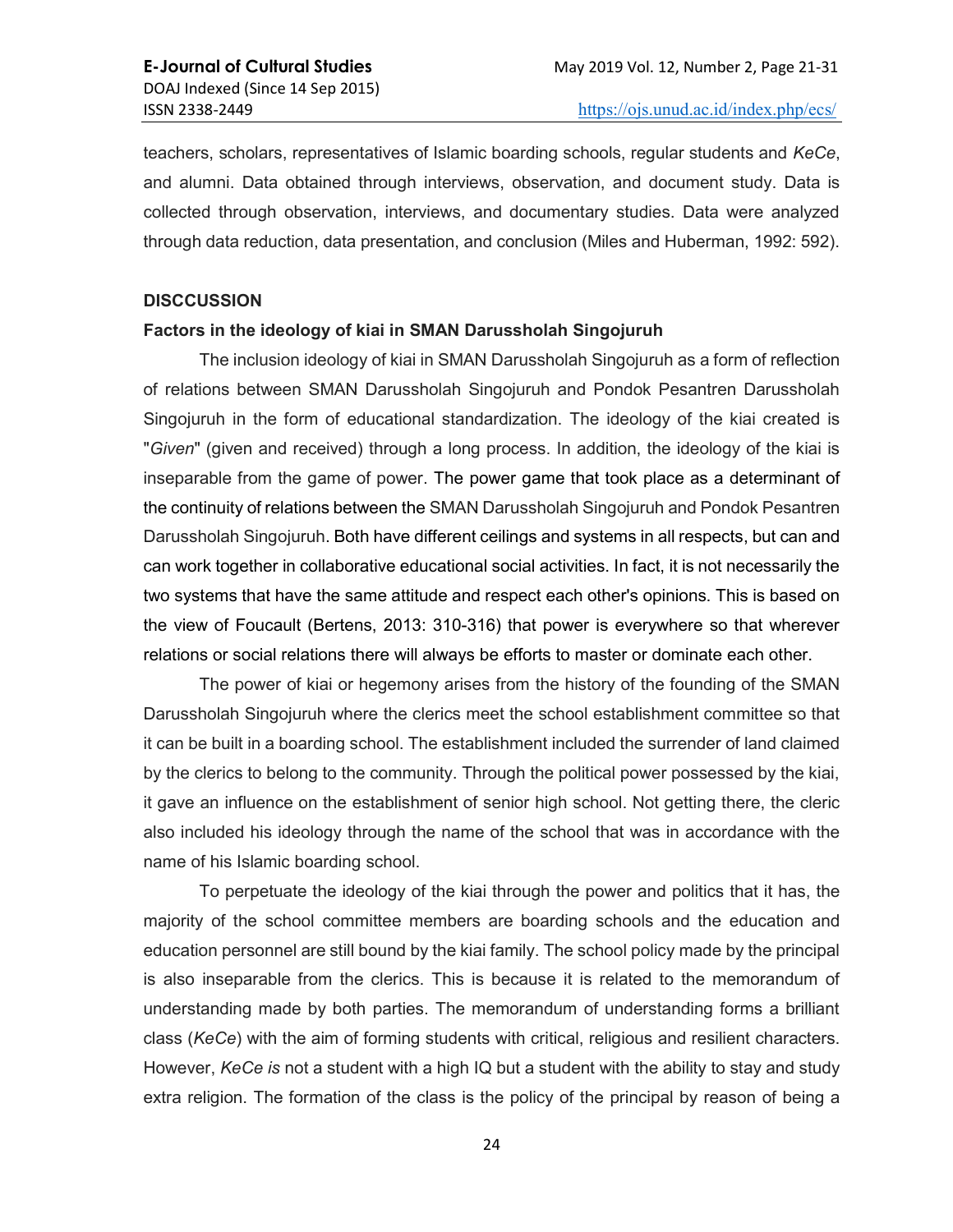form of school identity in accordance with the regulation. The teacher must also refer to the policy, even though the existing policy harms the teacher. The loss is in the form of reduction in subject hours due to curriculum adjustments. referring to this shows the leadership of the kiai eventually developed into arelationship *patron client* very close, where the authority of a large kiai (mother boarding school) is accepted in a wide area (Mardiyah, 2012: 57; Thoha, 2003: 23)

With the entry of the kiai ideology the school seemed to surrender and accept what it was, even though unwittingly domination or hegemony was the one who had the power in it. The kiai's hegemony is increasingly felt stronger by forming through the principal's policy through the Shining Class (KeCe). Power is understood and discussed as an influence owned by a person or institution to impose its will on others. Referring to this, power can be interpreted in a repressive and sometimes more operative manner, dominating between subject and object in maintaining power. As an example of this form of power includes the power of state leaders in society, kings to their people, husbands to wives, owners of capital to their employees, and kiai to their students (Kotarumalos and Bahasoan, 2014: 15).

## Kiai's Ideology Practices at DarussholahSingojuruh

The class KeCe at SMAN Darussholah Singojuruh appear as a forum for new students who enroll through the boarding school path, namely the Pondok Pesantren Darussholah Singojuruh. Students KeCe accept the learning process from two educational institutions namely schools and boarding schools. Students are forced to accept subject matter from both institutions and all are generalized without an analysis of student characteristics first. Students are one of the critical components that affect learning effectiveness. So, it takes a selection process that matches the competencies needed in educational achievement, to identify students who have competencies in accordance with the expected achievements. Sudaryono (2012: 56) states that to identify students who have talent and in accordance with the competencies a method is needed.

The process of recruiting teachers for KeCe is in accordance with the needs of the school both in terms of competence and scientific fields that are in accordance with the subjects taught. However, the recruitment of teachers in sufficient competence for KeCe is appropriate. Or is the teacher who was appointed as an educator for KeCe having the right competence or just limited to facilitating it. Not to find a teacher is a teacher who is able to

25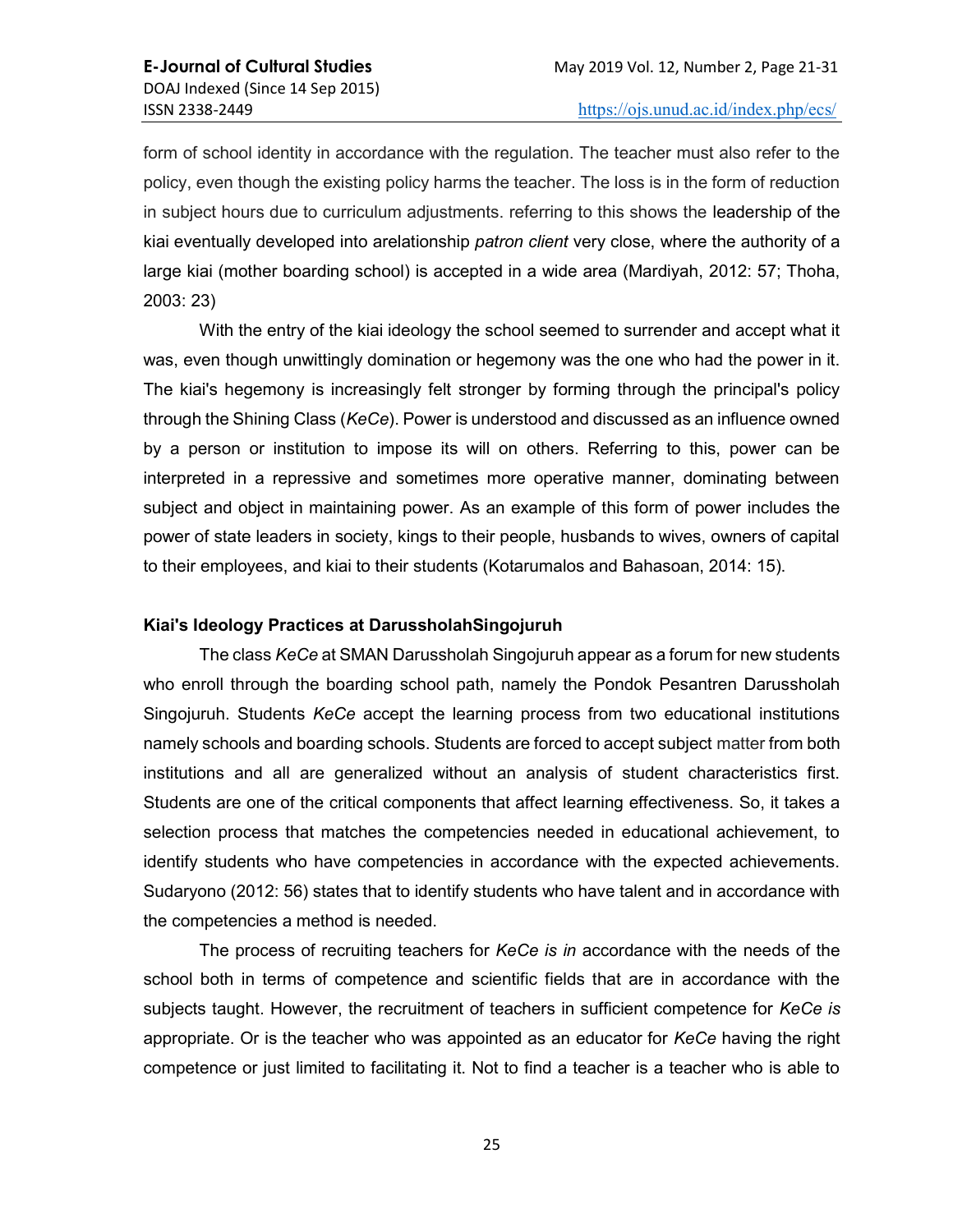stimulate students to use what they have, both knowledge and experience so they can understand and interpret new knowledge and learning experiences (Mudjiman, 2006: 78).

Management of educational facilities and infrastructure is a process for procuring and supervising certain objectives in education. If there is no management, the procurement, use, and maintenance of educational facilities and infrastructure will be less noticed by the parties of the educational institutions. The lack of attention is due to the number of students with different means. So the phenomenon that will be discussed is how to improve the management of educational facilities and infrastructure to improve the quality of learning in schools.

The implementation of education in SMAN Darussholah Singojuruh though as a collaborative school but still refers to the national education curriculum. The curriculum used is a collaboration between the curriculum from the Ministry of Religion and the Ministry of National Education. Collaborative curriculum cuts the hours of subjects such as sociology which should be two hours of lessons to one hours. Not only on sociology subjects but also economics and geography. The ideology of the kiai does not work there, but the other policy is school uniform. School uniforms are compulsory for female students to wear long skirts and clothes with hijab, while for students using uniforms and long sleeves. Uniform use is required for all students without exception. So, for students who have a religion other than Islam, they are obliged with the uniform that has become the school's identity.

## The Meaning Contained in Kiai's Ideology in Darussholah High School Singojuruh

An educational process that is one of the most decisive factors and has an influence on social change in society through education is expected to be able to produce future generations who have the character and are able to accept the national leadership. With the inclusion of the ideology of scholars in the SMAN Darussholah Singojuruh can produce a generation that understands religion, but here it can be seen that in education at the SMAN Darussholah Singojuruh presents two *imaginary op-bin* that can be analyzed as the basis of each deconstruction on different issues. Op-bin imaginethe first r is binary kiai and binary, the second is SMAN Darussholah Singojuruh.

The ideology of the kiai in the education of the SMAN Darussholah Singojuruh where the meaning was based on the ideology of the kiai and the process of the ideology of the kiai which encouraged the power of kiai in the education of the SMAN Darussholah Singojuruh. The meaning of power also concerns the struggle of meaning related to intentional and / or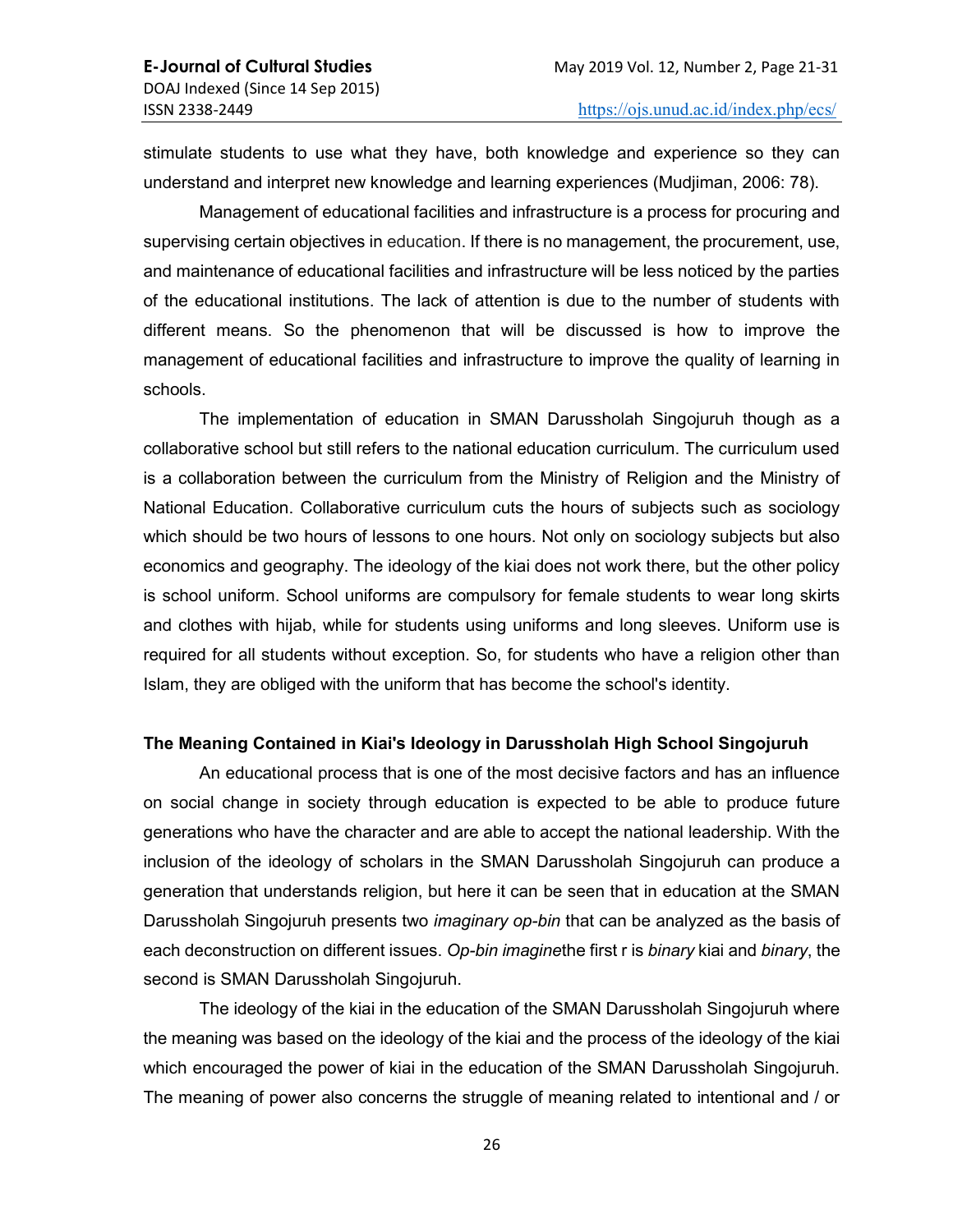connectedness between the policies of SMAN Darussholah Singojuruh as a power strategy to improve the quality of education in the SMAN Darussholah Singojuruh in economic, cultural, and especially ideological orientation, capitalism, noeuliberalism and values contained in it.

The concept of interest is one of the basic concepts of the establishment of the SMAN Darussholah Singojuruh and is absolutely necessary in the development of Islamic boarding schools. The concept of interest makes people take action and with the interest of making people able to supply energy (strength) and make people rise from sleep and work hard throughout the day. Through the concept of interest it helps to explain the conflicts that arise when there is a conflict of interest. These conflicts can take place in one's mind, between individuals, groups, and society. But the concept of interest not only collides and moves actors, the concept of interest can also hinder one another, strengthen one another, or paralyze the actor, for example the formation of several religions or politics that support tradition.

An action taken by the clerics at the establishment of SMAN Darussholah Singojuruh was an exclusive action driven by the concept of the development of Islamic boarding schools and economic motives and / or hopes for the existence of SMAN Darussholah Singojuruh to increase the number of students and the development of the Pondok Pesantren Darussholah Singojuruh. Socially oriented actions are actions taken by kiai for economic interests oriented to other actors. Another actor in this case is the Darussholah State High School Singojuruh. The formation of other actors is a form of concrete action taken by the kiai at the instigation of economic, traditional and emotional interests.

Viewed from the perspective of critical theories, the existence of SMAN Darussholah Singojuruh in education is an arena of battle discourse between the dominant group and subordinate groups. The dominant group in question is the kiai and the subordinate group is the Darussholah State High School Singojuruh. Kiai as the dominant group made the Shining Class program (KeCe borders preference) whichon the community's to support the existence of the SMAN Darussholah Singojuruh and its opposing group represented by teachers of Civil Servants (PNS) who are educational and intellectual activists under the auspices of the government, civil society who are critical of the existence of the SMAN Darussholah Singojuruh. The dominant and subordinate groups discuss each other through the hegemonic and symbolic power they have to legitimize their position. Those who predominantly produce orthodox are discourses which are considered abash (doxa) and strengthen their dominant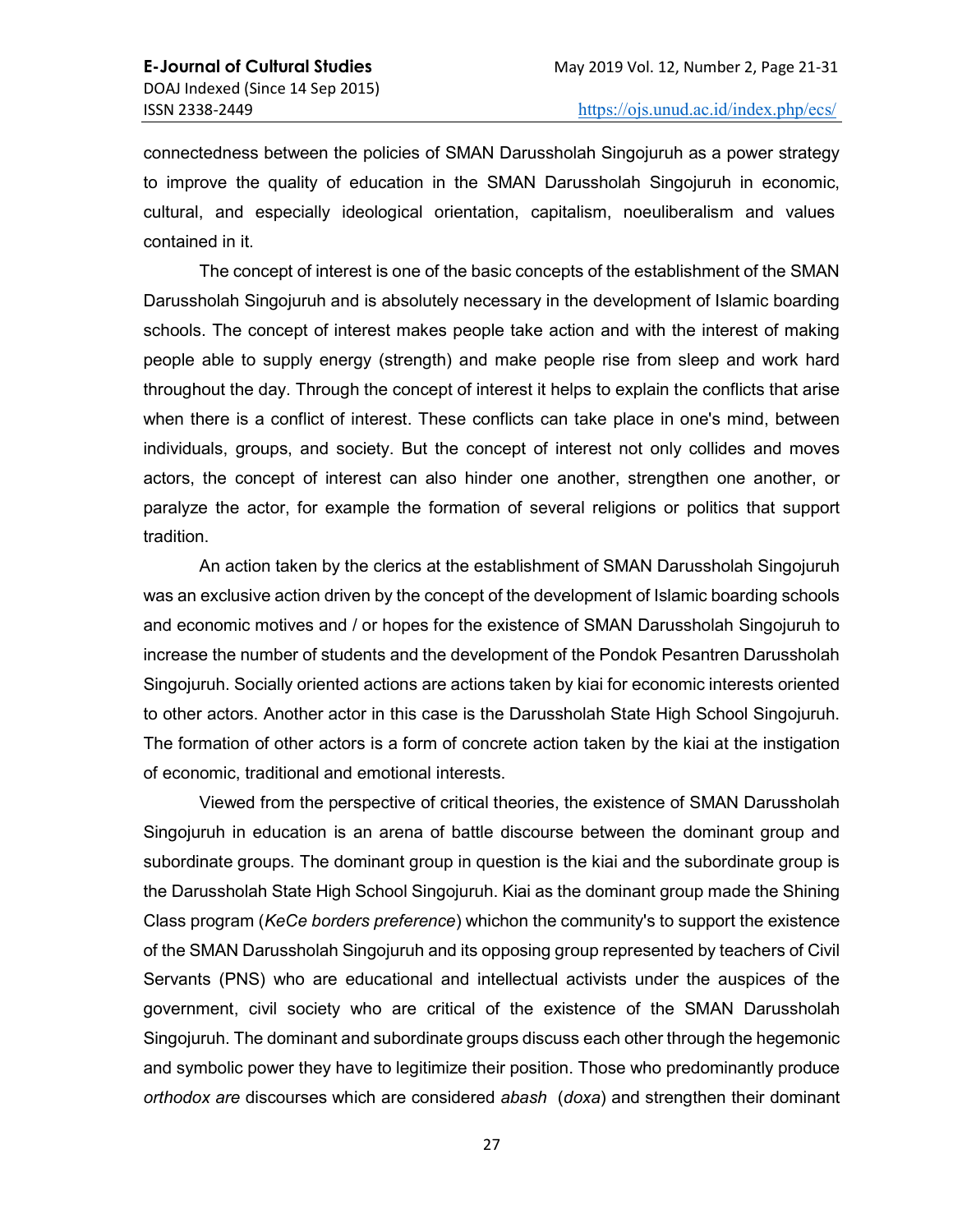position, while agents in the subrodinic position try to produce heterodox, which is a discourse that opposes doxa. Discourse as praxis is the dialectic between habitus and domain (Bourdieu 1991: 239).

SMAN Darussholah Singojuruh appeared in a cultural vacuum so that in its founding there were socio-cultural motives to prepare students to become citizens who understood religion. Economically and politically, the SMAN Darussholah Singojuruh is an important education for cultural diplomacy and an increase in the welfare of the citizens of interest. Islamic boarding schools such as Tebu Ireng and Darussalam have long made education one of the sources of economic income for Islamic boarding schools and surrounding residents. Such as Al-Olives and Ibrahimi Islamic Boarding Schools also include the production of Islamic boarding education services patterned on the ideology of kiai in Indonesia. Thus it is not surprising that the education sector is one of the commodities in the General Agreement on Trede In Services (GATS).

The use of the label KeCe and the Kitab Kuning subjects are more symbolic and prestige play. This is supported by one of the orientations of SMAN Darussholah Singojuruh, namely non-academic achievements such as the Al-Qur'an reading contest and the yellow book reading competition, which are basically not the substance of quality education in Public High Schools. Habitus and the ideology of the educational community further highlight the image and social prestige associated with the label KeCe. Through this happens *mercantilise* knowledge, namely a commodification of knowledge in various forms of commodification discourse and commercial appear in the education system. So that social functions and productive roles and the value of educational humanism (Piliang, 2004: 361-362).

The reality of the weakness of the teacher's position in the implementation of education and its relationship with school discourse in the Islamic boarding school environment. The demand for teacher professionalism is higher. Because it cannot be denied that the teacher is a very decisive actor in the education process. The low quality of teacher education is claimed to be the main cause of the low quality of education. Although the main causes of low education are not solely caused by teachers, but the quality of teachers is considered to have a major contribution to the condition (Winingsih, 2013: 580). This is because the teacher is the main component or actor who has a strategic role in influencing the learning process and the quality of students, which in turn will affect the quality of education in general (Unesco, 2011: 6).

28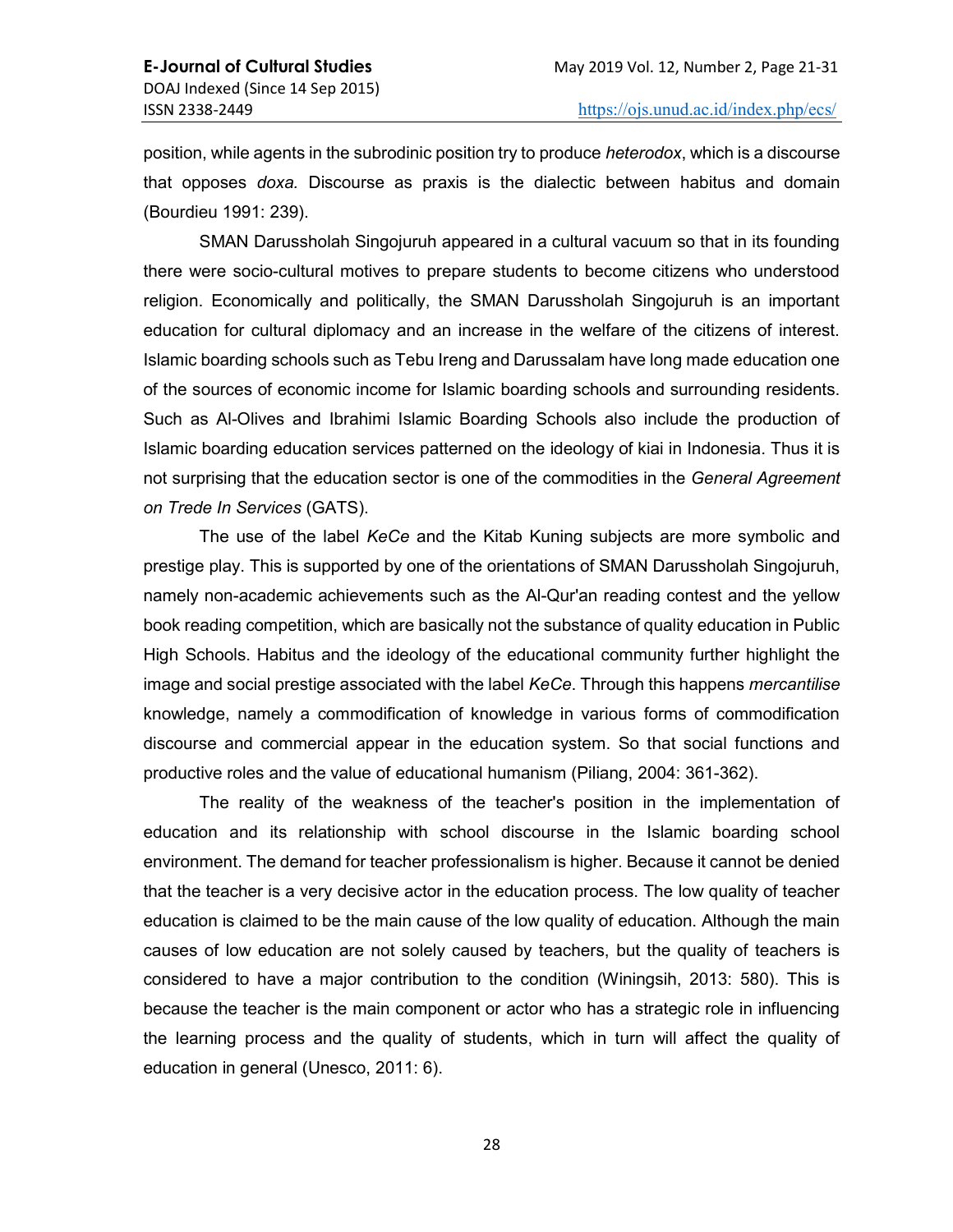The implementation of the education process at SMAN Darussholah Singojuruh is an Indonesian system with a structured style of colonial education polarization, this can be seen from the implementation of education in the SMAN Darussholah Singojuruh based on the control of Islamic boarding schools in such a way as to form a game and contestation system. So that SMAN Darussholah Singojuruh in the implementation of education with the tradition of boarding schools entered and penetrated the dimensions of learning processes that have been determined by the government. The tradition is "sungkem" which is a form of gratitude through submission and obedience to people who are respected. Through this tradition, the scholars are used to hegemony teachers, school principals, school committees and guardians of students.

#### **CONCLUSION**

First, the discourse of the domination of kiai in education is inseparable from the historical process of the establishment of the SMAN Darussholah Singojuruh which was influenced by the kiai. The influence of the kiai's ideology and politics has slowly led to the development of the education system in SMAN Darussholah Singojuruh. The development of the education system at SMAN Darussholah Singojuruh can be done because of the other support, namely the school committee. School committee support for the development of the education system can be fulfilled because most of the members come from boarding schools. The teacher also has the role of providing strength in the process of dominating the kiai in the SMAN Darussholah Singojuruh.

Secondly, the ideology of the kiai in SMAN Darussholah Singojuruh is seen from the formation of the Excellent Class (KeCe). The formation of KeCe as a form of discourse of power relations or knowledge by intellectuals. The ideological discourse of the kiai and the politics of education operates through a memorandum of understanding between the SMAN Darussholah Singojuruh and the Pondok Pesantren Darussholah Singojuruh. The ideological discourse of the kiai supported by religious institutions, namely the Darussholah Islamic Boarding School in Singojuruh, seemed to be not neutral from a personal interest. The influence can be seen through the concept and implementation that are influenced by the ideology of the kiai is curriculum integration. In addition to the integrity of the curriculum, there are also differences in extracurricular activities in schools. Not only stopped there, the formation and strengthening of Islamic identity in school became a motive. The motive is to build an image in the community that the SMAN Darussholah Singojuruh is a religious school.

29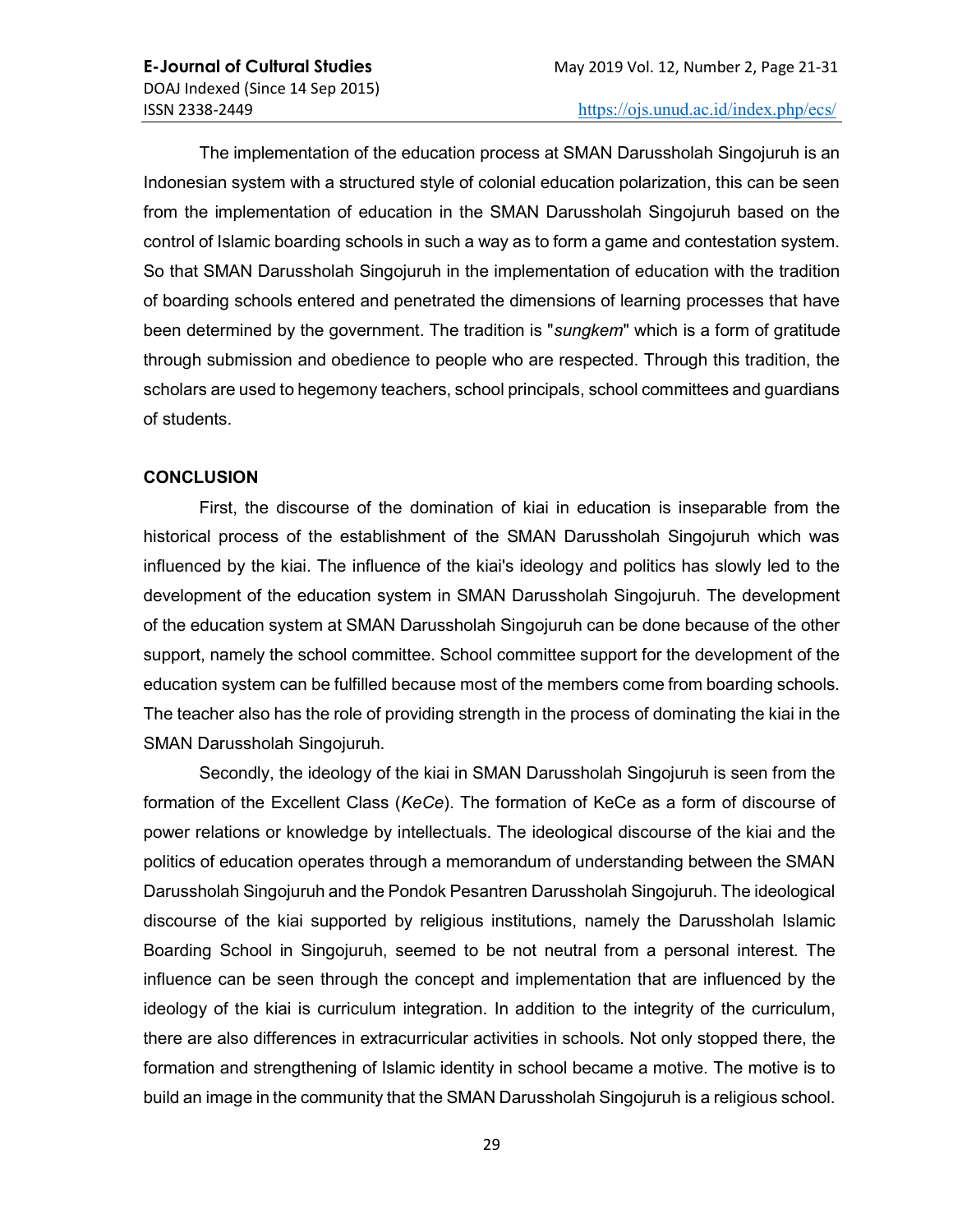Third, the meaning contained in the kiai ideology is that ideological disorientation is carried out through the ideological meaning of the kiai in a conflict of interest towards the establishment of SMAN Darussholah Singojuruh in a boarding school. The conflict of interest of the kiai through the establishment of the school is more towards the continuity of the success of the Islamic boarding school. The meaning of emancipatory education is seen by the emergence of KeCe which aims to shape students to develop into critical, creative, independent and characterized human beings. The meaning of economy can be seen from the improvement that occurred along with the increasing number of santri in the Pondok Pesantren Darussholah Singojuruh. All of that can happen through perpetuation with thepolarization system *sungkem*. Sungkem meant that the education process that took place at SMAN Darussholah Singojuruh must be obedient and obedient to the understanding made by both parties, namely between the school and the boarding school.

# REFERENCES

- Aly, Abdullah. (9011). Pendidikan Multikultural Di Pesantren (Telaah Terhadap Kurikulum Pondok Pesantren Modern Islam Assalam Surakarta). Yogyakarta: Pustaka Pelajar.
- Bertens, K. (2013). Etika. Yogyakarta: Kanisius.
- Bourdieu, Pierre . (1991). Languange and Symbolic Power. Cambridge: Polity Press.
- Brotosedjati, Soebagyo. (2002). Kebijakan Pemerintah Propinsi Jawa Tengah Dibidang Pendidikan Dalam Era Otonomi Daerah, Makalah Seminar Revitalisasi Pendidikan Dasar Dan Menengah. Magelang: Univ. Muhammadiyah Magelang.
- Burhanuddin, Hamam. (2015). Dekontruksi Pemikiran Ibnu Khaldun Tentang Pendidikan. Jurnal Edukasi. Vol. 03. No. 01. Juni.
- Eagleton, Terry. (1991). Ideology: An Introduction. London and New York: Longman.
- Kotarumalos, Amir Faizal dan Bahasoan, Aminah. (2014). Praktek Relasi Wacana dan Kuasa Foucaltdian dalam Realias Multi Profesi di Indonesia. Populis. Vol. 8. No.1: 13 – 22.
- Mardiyah. (2012). Kepemimpinan Kiai Dalam Memelihara Budaya Organisasi. Malang: Aditya Media Publishing.
- Miles, Matthew. B. Dan Huberman, Michael, A. (1992). Analisis Data Kualitatif, Buku Sumber Tentang Metode – Metode Baru Terj. Tjetjep Rohendo Rohidi. Jakarta: UI Press.

Mudjiman, Haris. (2006). Belajar Mandiri. Surakarta: UNS Press.